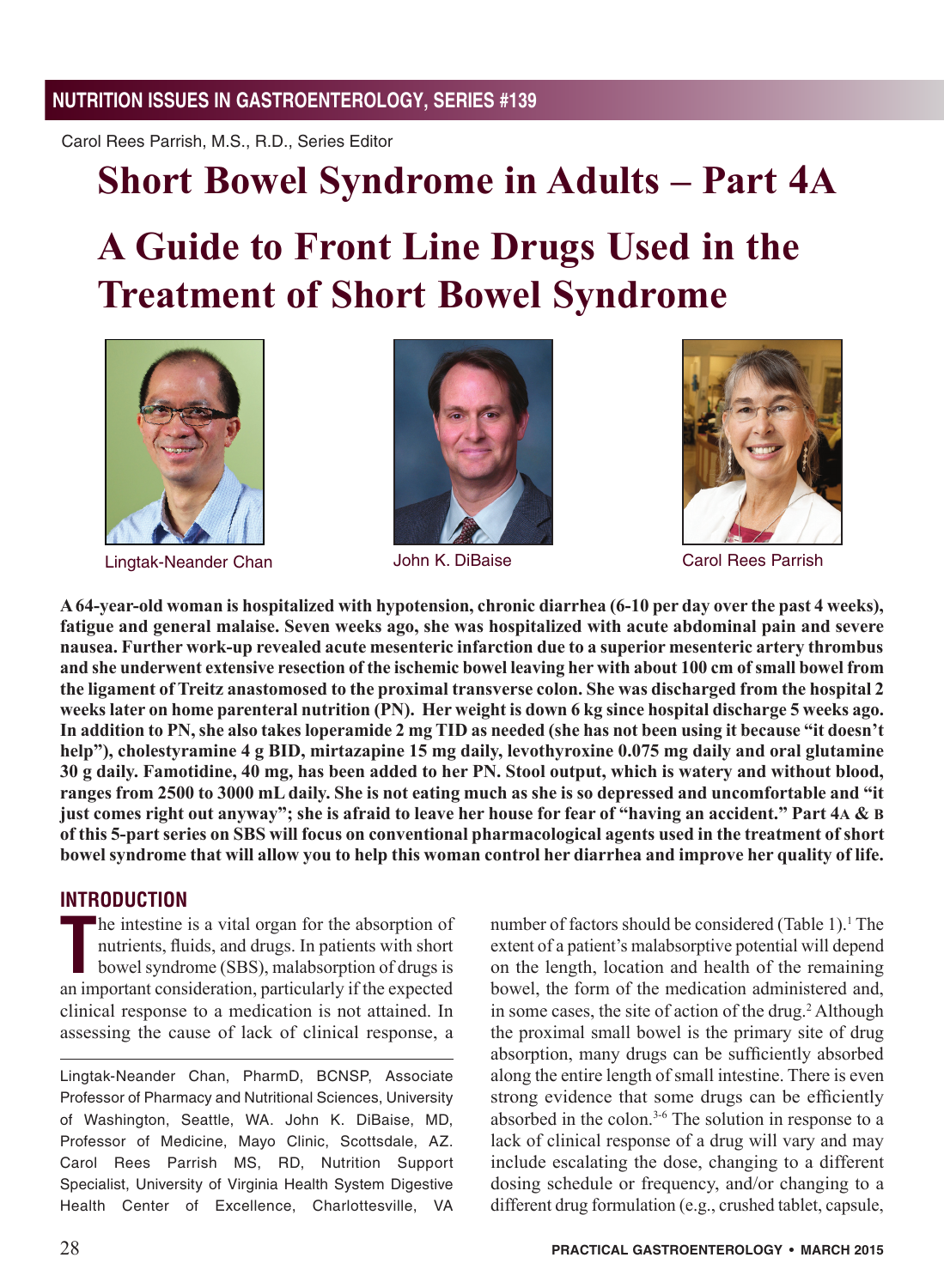#### **Table 1. Factors Affecting Medication Absorption in the SBS Patient**

- The change to the total surface area, permeability, and integrity of the intestinal epithelia
- The change in orocecal transit time
- The impact on dissolution and release of the drug from the formulation
- Loss of the specific absorptive area in the bowel where the medication is routinely absorbed
- Loss of specific enzymes or epithelial transport proteins needed to activate the drug
- The location of the bowel that acts as the site of action for the medication
- The health of the remaining bowel
- The magnitude of intestinal adaptation
- Other factors that alter intestinal architecture leading to impaired absorption (e.g., small intestinal bacterial overgrowth)

liquid) or route of administration (e.g., intravenous, subcutaneous, transdermal).

## **Understanding the Implications of Drug Formulations**

Medications in solid dosage forms, such as a tablet, need to undergo disintegration and dissolution before absorption can take place. Disintegration, whereby the tablet is broken down into small particles, takes place efficiently in the stomach in the presence of gastric acid along with the help of the churning and grinding action of the distal stomach. Dissolution is the process by which the active ingredient is dissolved into a liquid medium<sup>7</sup> and is the final process to allow the active ingredient to be absorbed in the small intestine. Dissolution may take place in the stomach, the duodenum or the proximal jejunum. The dissolution rate is specific to the active ingredient and is pH-dependent. Regular tablets, capsules, and caplets undergo a similar process of disintegration and dissolution. Delayed-release tablets and enteric-coated tablets are formulated with a chemical coating to delay disintegration and dissolution until the tablet has passed through the stomach to prevent the active ingredient from being destroyed or inactivated by gastric secretions or where it may irritate the gastric mucosa.<sup>7</sup> Time-release formulations, such as extended-release or controlled-release tablets are formulated to make the active ingredient(s) available for absorption over an extended period of time following ingestion, especially in the small intestine.<sup>8,9</sup>

Based on these principles, impaired disintegration and dissolution of a regular tablet can occur in the setting of gastric, duodenal or proximal jejunal resection

or achlorhydria, and may result in decreased oral drug absorption (i.e., bioavailability). Fortunately, SBS patients rarely have had resections of the upper gut. In these patients, improved absorption of medication can be achieved by using liquid dosage forms, such as oral solutions or suspensions (be watchful for sugar alcohols such as sorbitol and xylitol that can exacerbate diarrhea), or crushed tablets. In patients with only partial resection of the jejunum or proximal ileum, although the rate of drug absorption may be altered, the overall extent of drug absorption appears to be preserved.<sup>10-13</sup>

Drug malabsorption is more likely in patients with extensive resection of the distal jejunum and ileum, especially with the loss of the terminal ileum and ileocecal valve,<sup>2,12</sup> the most common area resected in SBS patients. In these patients, if the desired clinical responses cannot be achieved by orally administered medications, use of an alternate route of drug administration such as the use of transdermal patches, subcutaneous injections or even intravenous administrations should be considered. In patients with extensive GI tract resection, sustainedrelease or extended-release products should generally be avoided, as the extent of drug absorption can be erratic or severely impaired.

## **Assessment of Drug Response**

When evaluating suboptimal clinical responses to medications in SBS, a clinician should evaluate factors related to the patient and the specific medication involved. Table 2 outlines a process to aid clinicians in critically assessing the potential cause(s) of inadequate drug response.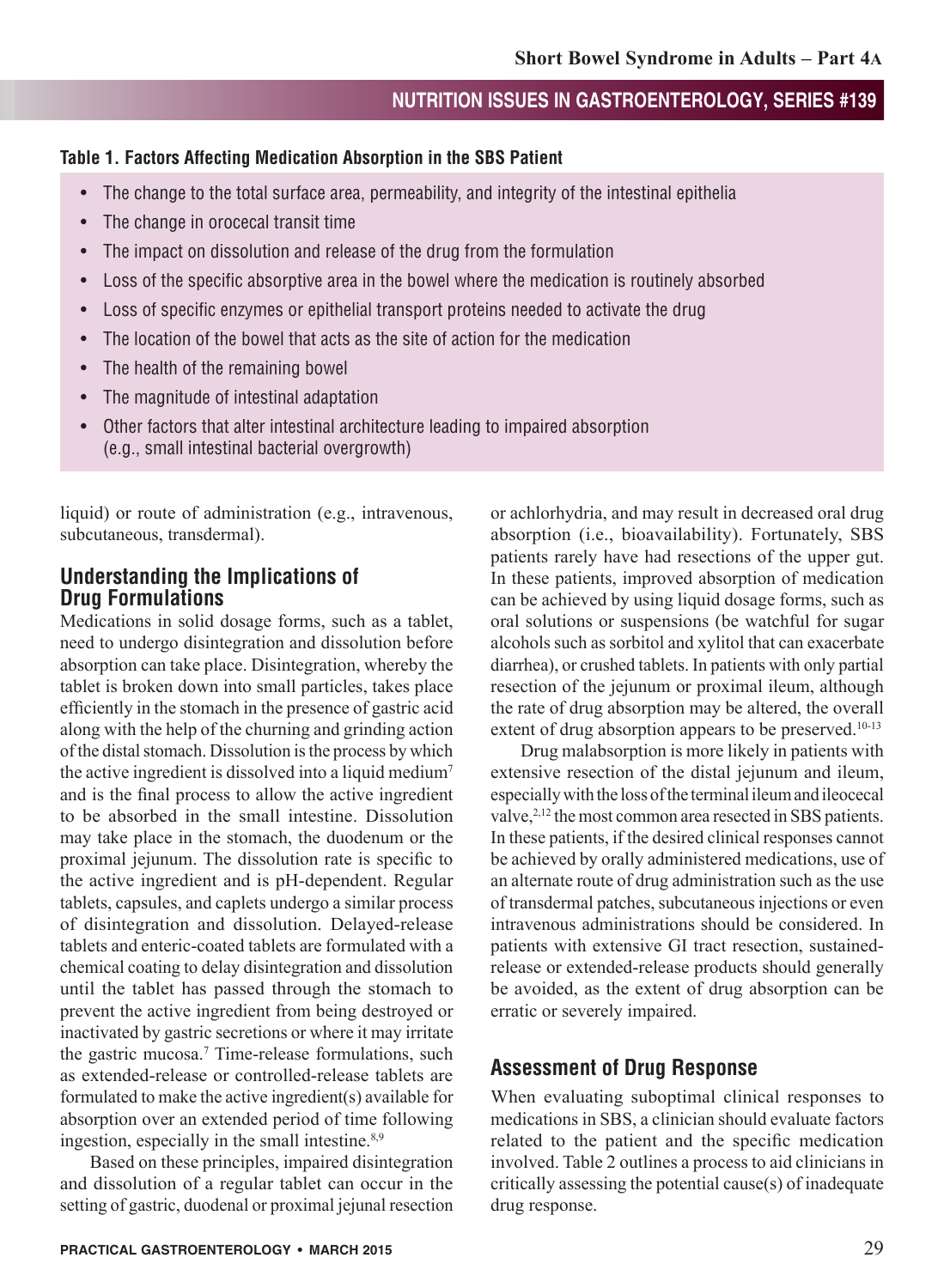## **Table 2. Assessment of Drug Response in Patients with SBS**

| <b>Patient</b>                       | 1. Has the patient been taking the medications as directed?                                                                                                                                                                                                                                                                                                                                                                                                                                                                                                         |  |  |  |
|--------------------------------------|---------------------------------------------------------------------------------------------------------------------------------------------------------------------------------------------------------------------------------------------------------------------------------------------------------------------------------------------------------------------------------------------------------------------------------------------------------------------------------------------------------------------------------------------------------------------|--|--|--|
| <b>Factors</b>                       | • Non-adherence is a major cause of lack of therapeutic response. Adherence can<br>generally be assessed by performing a pill count, refill frequency for the prescription,<br>and a thorough interview (with a non-punitive approach) with the patient.                                                                                                                                                                                                                                                                                                            |  |  |  |
|                                      | 2. If non-adherence is a factor, clinicians should investigate why the medication was not<br>taken as directed.<br>• The problems leading to non-adherence is not always the patient's fault. Does the<br>patient know what the medication is used for? Were the directions given to the patient<br>clear? Was the patient clear about what to expect from the medication? For example, if<br>a drug takes 1 to 2 weeks to work, has the patient been informed so that he/she would<br>not stop taking a drug after 2 doses thinking the medication is not working. |  |  |  |
|                                      |                                                                                                                                                                                                                                                                                                                                                                                                                                                                                                                                                                     |  |  |  |
|                                      | 3. Has the underlying medical condition of the patient changed that could have altered the<br>clinical response of the medication?                                                                                                                                                                                                                                                                                                                                                                                                                                  |  |  |  |
|                                      | • For example, does the patient have acute renal failure, which may explain why the<br>patient's blood pressure is not controlled despite the concurrent antihypertensive<br>medications?                                                                                                                                                                                                                                                                                                                                                                           |  |  |  |
|                                      | 4. Has the patient experienced any changes in social issues that would make him/her<br>unable to afford medications? Or did insurance deny coverage?                                                                                                                                                                                                                                                                                                                                                                                                                |  |  |  |
| <b>Provider's</b><br><b>Approach</b> | 1. Are the dose and frequency of the medication prescribed correctly for the condition<br>specific to the patient?                                                                                                                                                                                                                                                                                                                                                                                                                                                  |  |  |  |
|                                      | 2. Are the directions for the prescription feasible for the patient? (e.g., is it feasible for this<br>patient to take this medication 6 times a day? Is the patient comfortable with giving an<br>IM injection?)                                                                                                                                                                                                                                                                                                                                                   |  |  |  |
|                                      | 3. Has the medication-related information been communicated clearly to the patient? Does<br>the patient know whom to contact for additional questions or concerns?                                                                                                                                                                                                                                                                                                                                                                                                  |  |  |  |
|                                      | 4. For inpatients, was a PRN order actually administered by the nursing staff? Were the<br>criteria for PRN clearly written and communicated to other providers?                                                                                                                                                                                                                                                                                                                                                                                                    |  |  |  |
|                                      | 5. Are there drug-drug or drug-nutrient interactions that could have negatively affected the<br>efficacy of the drug?                                                                                                                                                                                                                                                                                                                                                                                                                                               |  |  |  |
|                                      | 6. For a prescription drug filled by a compounding pharmacy, is the compounding<br>pharmacy a reliable provider? Is the drug adulterated?                                                                                                                                                                                                                                                                                                                                                                                                                           |  |  |  |
| <b>Medication-</b>                   | Are the symptoms exacerbated by the excipients of the drugs (e.g., sorbitol, xylitol)?<br>1.                                                                                                                                                                                                                                                                                                                                                                                                                                                                        |  |  |  |
| <b>Related</b><br><b>Issues</b>      | Is the choice of medication rational and specific for this patient?<br>2.                                                                                                                                                                                                                                                                                                                                                                                                                                                                                           |  |  |  |
|                                      | Is the regimen (dose, dosage form, frequency) optimal for this patient?<br>3.                                                                                                                                                                                                                                                                                                                                                                                                                                                                                       |  |  |  |
|                                      | Is the patient experiencing an adverse event from another medication?<br>4.<br>Is the clinical presentation related to an event unrelated to the underlying condition and<br>5.                                                                                                                                                                                                                                                                                                                                                                                     |  |  |  |
|                                      | the medication? (e.g., uncontrolled diarrhea due to undiagnosed Clostridium difficile<br>infection)                                                                                                                                                                                                                                                                                                                                                                                                                                                                 |  |  |  |
|                                      | Is the medication regimen prescribed the best choice for the condition? (e.g., using<br>6.<br>anti-motility agent alone for gastric hypersecretion)                                                                                                                                                                                                                                                                                                                                                                                                                 |  |  |  |
|                                      | Is the medication available at the patient's pharmacy?<br>7.                                                                                                                                                                                                                                                                                                                                                                                                                                                                                                        |  |  |  |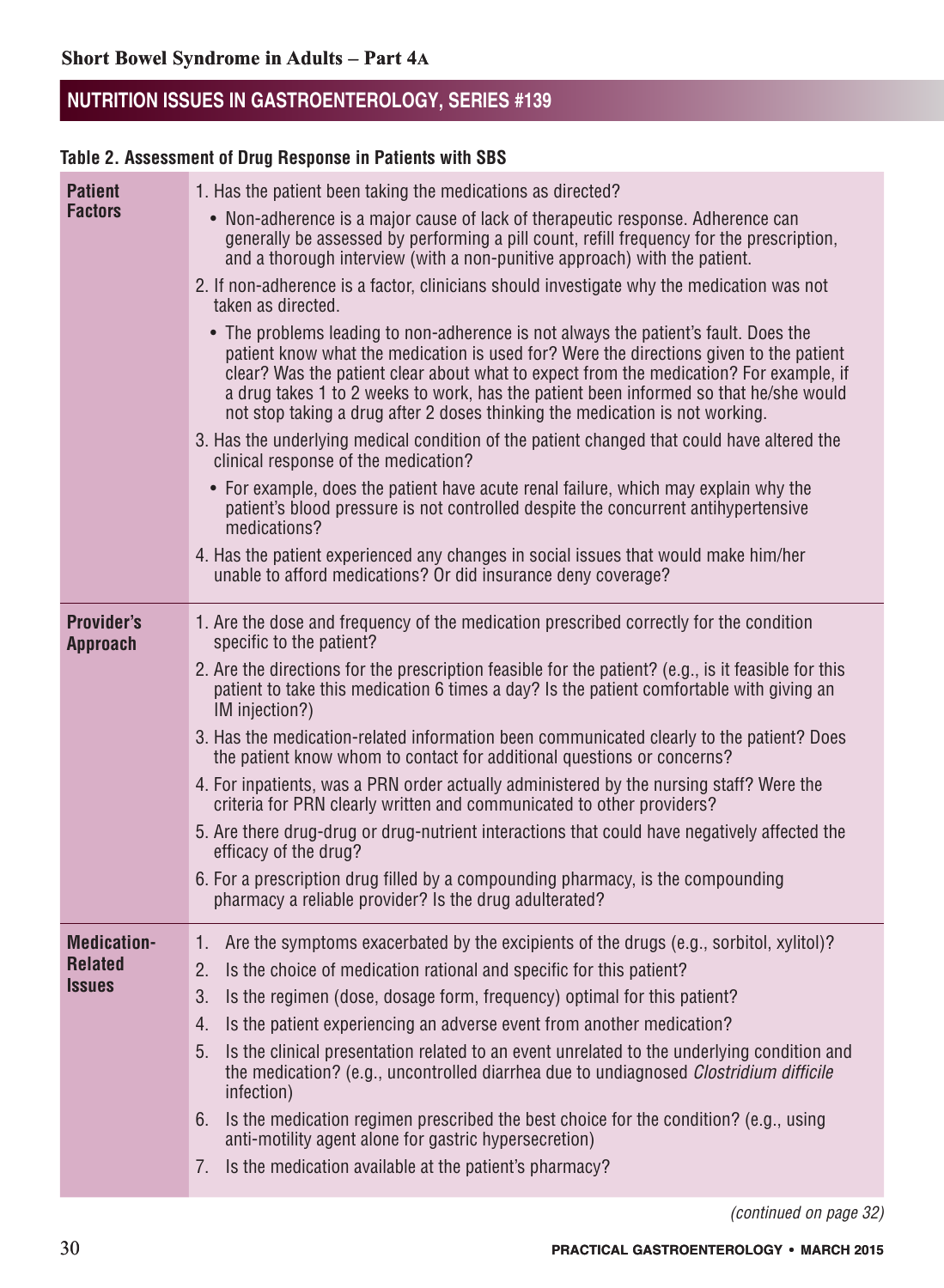*(continued from page 30*)

#### **Management of GI Hypersecretion and Chronic Diarrhea in SBS**

The most commonly used medications in the SBS patient, particularly during the period of greatest intestinal adaptation, are antisecretory and antimotility agents. They are frequently necessary to control gastric hypersecretion and chronic diarrhea. Antimotility agents will be discussed in Part 4B of this series.

## **Gastric Hypersecretion**

The link between gastric acid hypersecretion after resection of a large segment of small intestine has been known for decades and has been attributed to the development of parietal cell hyperplasia and hypergastrinemia. This process generally lasts up to 12 months after a single massive resection with more than 50% of the small intestine removed.14,15 If additional resections are performed, the duration of gastric hypersecretion may be more prolonged. Hypersecretion results in an increase in fluid volume entering the small bowel contributing to diarrhea; it also lowers the pH of the proximal small intestine and may result in peptic injury and inactivation of pancreatic digestive enzymes further aggravating fat maldigestion.<sup>16,17</sup> Fortunately, with the availability of potent and safe acid reducing drugs, gastric hypersecretion in most patients can be effectively managed using histamine-2 receptor blockers (H2RB) and proton pump inhibitors (PPI). Table 3 summarizes the established regimens for different antisecretory drugs and their monitoring parameters.

## *Histamine-2 Receptor Blockers*

H2RBs are a good choice as initial empirical therapy for gastric acid hypersecretion, on-demand symptom/ acid control, or for the management of breakthrough acid hypersecretion. H2RBs demonstrate a dosedependent effect in reducing gastric acid secretion.<sup>18</sup> They are generally safe and are the only systemic drugs with an immediate onset of action in reducing gastric acid secretion. Clinical effect can be detected within 1 hour after drug administration.19,20 These drugs are available as oral and intravenous formulations. The intravenous formulations are also compatible with most parenteral nutrition (PN) solutions, making them a very accommodating therapeutic option for patients as initial therapy after intestinal surgery. Nevertheless, the long-term effectiveness of H2RBs is limited by their relatively modest efficacy and the development of tolerance over time despite dose-escalation.

## *Proton Pump Inhibitors*

PPIs are the most potent agents in the management of diseases requiring the reduction of gastric acid secretion and are the primary drugs used as maintenance therapy for gastric hypersecretion. PPIs are most effective when proton pumps are active, such as during meal time under normal physiology. Therefore, the best time to administer these drugs is shortly before meal time.<sup>21,22</sup> Maximal inhibition of acid secretion will require at least 3 to 5 days of continued therapy. $23,24$  In patients with SBS, especially those receiving nutrients exclusively by PN, it is less clear how to maximize the efficacy of PPIs. Additionally, up to 30% of the patients may not show adequate clinical response to PPIs.25,26 Poor response may be due to altered pharmacogenetics, non-adherence to therapy, and/or other physiological causes. $26-28$ Therefore, PPIs may not be the best therapeutic agent for all patients.

All oral PPI products are formulated with an entericcoating (either on the outer shell of the tablet or the cover of the granules inside the capsule) to protect the drugs from acid-mediated deactivation. Some products have additional extended-release characteristics in order to extend the duration of time the active drug is present in the body. Because PPIs are absorbed in the small intestine, $24$  in patients with SBS, their oral bioavailability may be limited. It is unclear whether the drug is absorbed adequately in the colon. In general, the clinical efficacy of the different commercially available PPIs is considered comparable.

If there is a lack of clinical response to antisecretory therapy with an oral PPI in the early postoperative period, it is reasonable to consider a trial of IV PPI as oral drug absorption may be compromised immediately after resection of small intestine. Limited data suggest that IV PPI should be started with either a twice daily bolus regimen or as a continuous infusion. A patient can be characterized as having a positive response if clinical symptoms improve (significant decrease in stool/ostomy volume) within 5 days of the initiation of IV PPI.

With proper monitoring, PPIs are safe and effective and should be considered an integral treatment for gastric hypersecretion. In the SBS patient, a PPI should

*(continued on page 34)*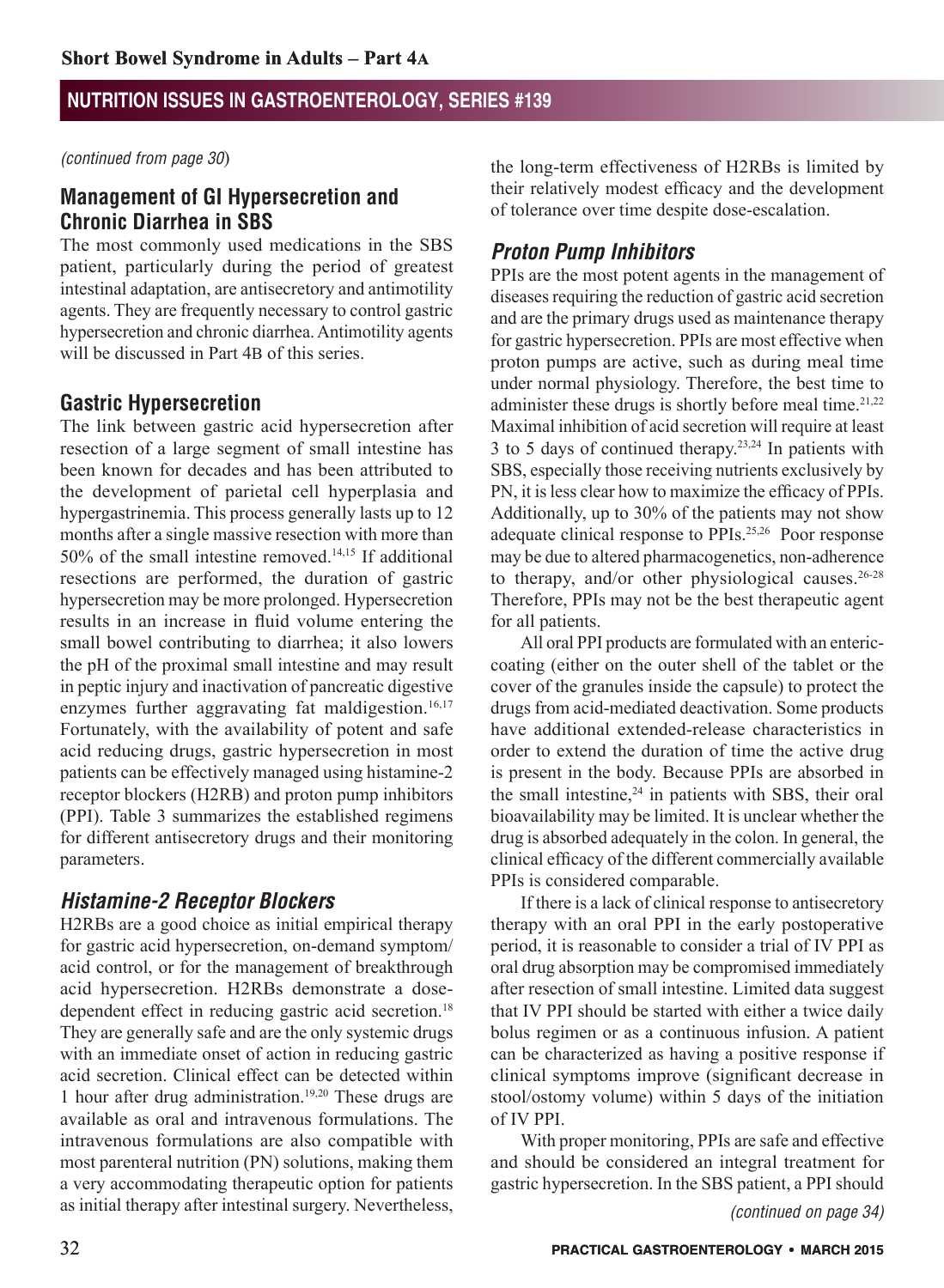| (continued from page 32)                                 |                                                                                                                                                                                                                                       |
|----------------------------------------------------------|---------------------------------------------------------------------------------------------------------------------------------------------------------------------------------------------------------------------------------------|
| <b>Table 3. Antisecretory Agents</b>                     |                                                                                                                                                                                                                                       |
| <b>Acid Reducing Agents</b>                              | <b>Dose/Form/Frequency</b>                                                                                                                                                                                                            |
| Histamine2-receptor Antagonists (H2 Blockers)            |                                                                                                                                                                                                                                       |
| Pepcid <sup>®</sup> (famotidine)                         | 20-40 mg Q12H PO or IV                                                                                                                                                                                                                |
| Zantac <sup>®</sup> (ranitidine)                         | 50 mg IV Q8H or 150mg PO BID                                                                                                                                                                                                          |
| Tagamet <sup>®</sup> (cimetidine)                        | 300 mg Q6H PO or IV                                                                                                                                                                                                                   |
| Axid <sup>®</sup> (nizatidine)                           | 150 mg Q12H PO                                                                                                                                                                                                                        |
| <b>Proton Pump Inhibitors (PPIs)</b>                     |                                                                                                                                                                                                                                       |
| Nexium <sup>®</sup> (esomeprazole)                       | 20-40 mg daily or BID, increase up to 240 mg/day<br>Available as oral capsule, single dose granular packet<br>for oral suspension, and IV                                                                                             |
| Prilosec <sup>®</sup> (omeprazole)                       | 20 mg QD PO, titrate up; max dose 120 mg TID                                                                                                                                                                                          |
| Zegerid <sup>®</sup> (omeprazole and sodium bicarbonate) | 20-40 mg QD PO<br>Available as oral capsule or powder for oral suspension.<br>Each 20 and 40 mg capsule contains 1100 mg of<br>sodium bicarbonate, whereas each 20mg and 40mg<br>powder packet contains 1680 mg of sodium bicarbonate |
| Prevacid®, Prevacid SoluTab® (lansoprazole)              | Suspension available (has sorbitol)<br>Start at 60 mg QD, max 90 mg BID                                                                                                                                                               |
| Protonix <sup>®</sup> (pantoprazole)                     | IV, capsule (delayed release)<br>Start at 40 mg BID, max 240 mg/day                                                                                                                                                                   |
| Dexilant <sup>®</sup> (dexlansoprazole)                  | 30-60 mg QD, max dose likely similar to lansoprazole                                                                                                                                                                                  |
| AcipHex <sup>®</sup> (rabeprazole)                       | 20-60 mg QD, max 120 mg/day                                                                                                                                                                                                           |
| <b>Other Agents</b>                                      |                                                                                                                                                                                                                                       |
| Octreotide<br>(a somatostatin analog)                    | SQ or IV<br>50-500mcg to TID-QID<br>(subcutaneously)                                                                                                                                                                                  |

Clonidine • Starting dose 0.05-0.1 mg BID, and those with secretory opiate anti-diarrheals and those with secretory to opiate anti-diarrheals and the contractory to opiate anti-diarrheals and the contractory of the contrac typical range 0.1 to 0.4mg/d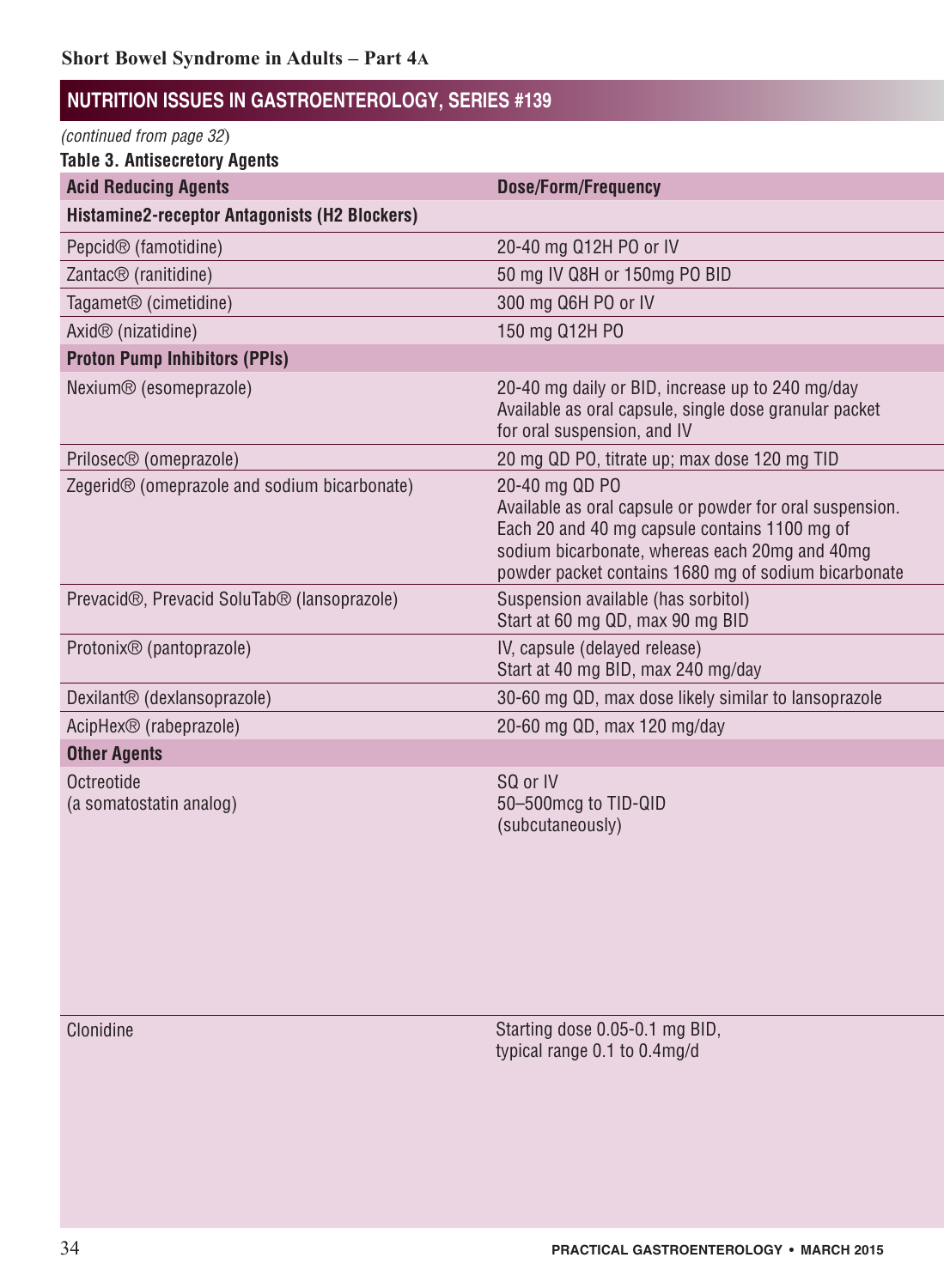| <b>Comments</b>                                                                                                                                                                                                                                                                                                                                                                                                                                                                                                                                                                                                                                                                                               |
|---------------------------------------------------------------------------------------------------------------------------------------------------------------------------------------------------------------------------------------------------------------------------------------------------------------------------------------------------------------------------------------------------------------------------------------------------------------------------------------------------------------------------------------------------------------------------------------------------------------------------------------------------------------------------------------------------------------|
|                                                                                                                                                                                                                                                                                                                                                                                                                                                                                                                                                                                                                                                                                                               |
| Dose adjustment is necessary for decreased renal function for all H2RBs                                                                                                                                                                                                                                                                                                                                                                                                                                                                                                                                                                                                                                       |
|                                                                                                                                                                                                                                                                                                                                                                                                                                                                                                                                                                                                                                                                                                               |
|                                                                                                                                                                                                                                                                                                                                                                                                                                                                                                                                                                                                                                                                                                               |
|                                                                                                                                                                                                                                                                                                                                                                                                                                                                                                                                                                                                                                                                                                               |
|                                                                                                                                                                                                                                                                                                                                                                                                                                                                                                                                                                                                                                                                                                               |
| • Sustained-release [SR] (extended-release [ER, XR, XL], controlled-release [CR]) capsules may be lost in liquid stool or ostomy effluent before the content was completely released in a shortened bowel<br>• May need every 8 hour dosing<br>• Try IV to see if clinical efficacy improves<br>• Consider trial of IV PPI BID or continuous infusion if clinical response is in question due to absorption<br>concerns<br>• Note that the SoluTab is NOT a sublingual tablet. It is an orally-disintegrating tablet absorbed in the small<br>intestine<br>• Orally disintegrating tablets and powder are also available for some products for administration in patients<br>with dysphagia or a feeding tube |
|                                                                                                                                                                                                                                                                                                                                                                                                                                                                                                                                                                                                                                                                                                               |
| • Use of octreotide is limited due to high cost, inconvenience and discomfort of SQ injections,                                                                                                                                                                                                                                                                                                                                                                                                                                                                                                                                                                                                               |
| risk of cholelithiasis                                                                                                                                                                                                                                                                                                                                                                                                                                                                                                                                                                                                                                                                                        |
| • Can reduce intestinal adaptation                                                                                                                                                                                                                                                                                                                                                                                                                                                                                                                                                                                                                                                                            |
| • Gall stones have been reported in some individuals possibly due to the decrease in gall-bladder contractility                                                                                                                                                                                                                                                                                                                                                                                                                                                                                                                                                                                               |
| • Stinging at injection site can be lessened by warming the drug before injection                                                                                                                                                                                                                                                                                                                                                                                                                                                                                                                                                                                                                             |
| • For IV injection, to decrease pain at the site of injection, warm the drug before injection and give slowly over<br>3 to 5 minutes or diluted in 50 to 200 mL of NS or D5W and infusion over 15 to 30 minutes                                                                                                                                                                                                                                                                                                                                                                                                                                                                                               |
| • Octreotide can also be added to PN solutions, although the dose may need to be increased due to adsorption<br>to tubing                                                                                                                                                                                                                                                                                                                                                                                                                                                                                                                                                                                     |
| • The average cost of octreotide therapy with supplies may run between \$1,200 - 2,000 a month at a dose of<br>100 mcg TID, depending on the health plan                                                                                                                                                                                                                                                                                                                                                                                                                                                                                                                                                      |
| • Should be used only in those with secretory diarrhea refractory to opiate anti-diarrheals                                                                                                                                                                                                                                                                                                                                                                                                                                                                                                                                                                                                                   |
| • Dangerous hypotension may result, especially in patients with dehydration                                                                                                                                                                                                                                                                                                                                                                                                                                                                                                                                                                                                                                   |
| • For oral doses, clonidine should be start at 0.05 mg twice daily and titrate up every 2 to 3 days as tolerated.<br>Once clinical response is observed, the oral dose can be converted to the transdermal patch (i.e., in a patient<br>receiving 0.1 mg twice daily, the dose can be converted to clonidine patch 0.2 mg/day)                                                                                                                                                                                                                                                                                                                                                                                |
| • The transdermal patch is to be replaced once a week                                                                                                                                                                                                                                                                                                                                                                                                                                                                                                                                                                                                                                                         |
| • If the transdermal patch is to be used to initiate therapy, the dose should be started at 0.1 mg/day                                                                                                                                                                                                                                                                                                                                                                                                                                                                                                                                                                                                        |
| $\circ$ Patients should be advised to remove the transdermal patch before undergoing a magnetic<br>resonance imaging procedure as burn injuries have been reported 34, 35                                                                                                                                                                                                                                                                                                                                                                                                                                                                                                                                     |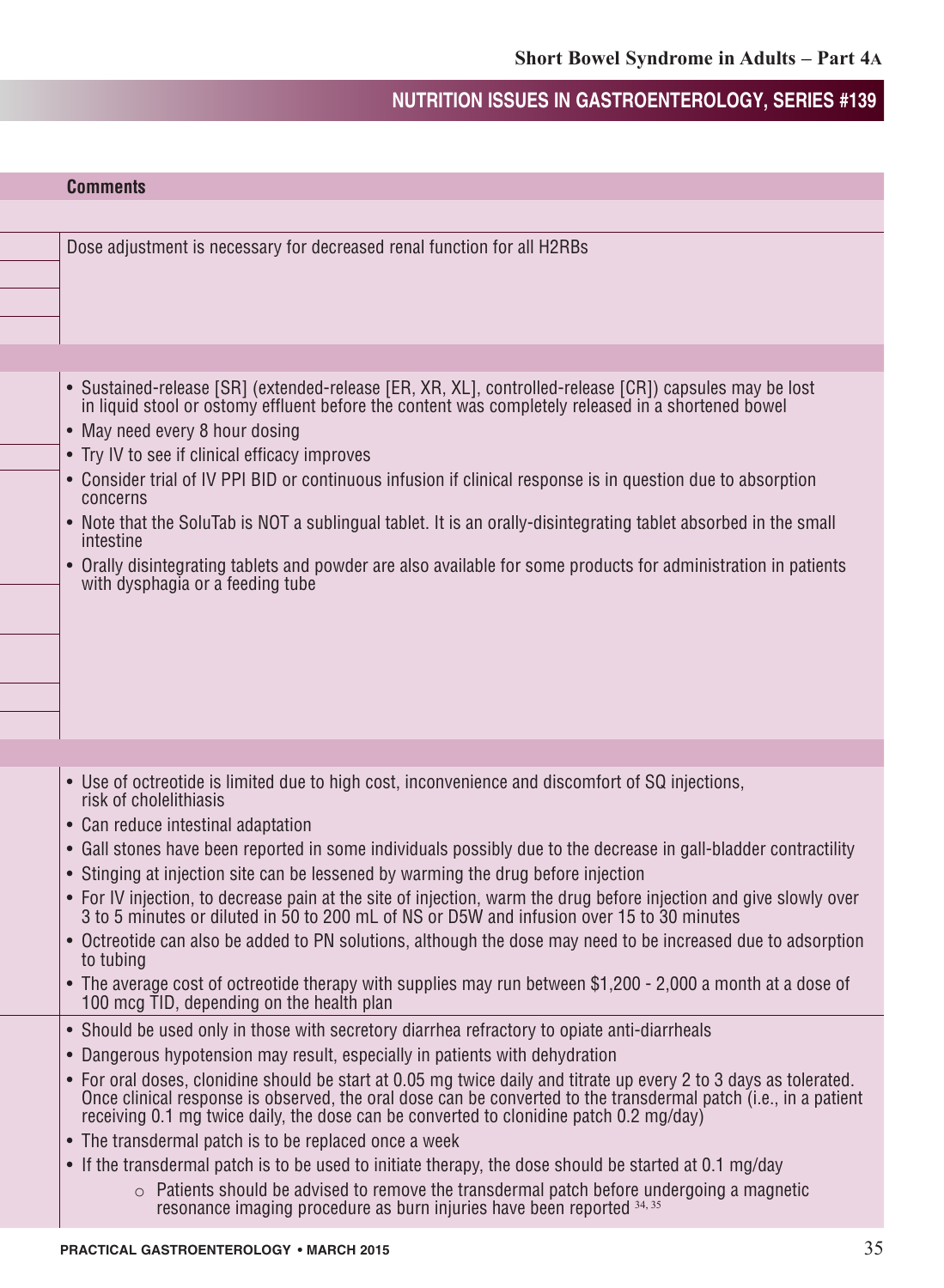#### **Table 4. Potential Adverse Reactions Associated with Antisecretory Drugs**

| Drug/Drug class                  | <b>Common Adverse Drug Event</b>                                                                                                                                                                              | <b>Monitoring</b>                                                                                                        |
|----------------------------------|---------------------------------------------------------------------------------------------------------------------------------------------------------------------------------------------------------------|--------------------------------------------------------------------------------------------------------------------------|
| H <sub>2</sub> RB                | delirium, hallucination, drowsiness, thrombocytopenia                                                                                                                                                         | renal function,<br>neurological status<br>(especially in older<br>adults), platelet counts<br>in critically ill patients |
| Proton pump<br><i>inhibitors</i> | hypomagnesemia, hypocobalaminemia, small intestinal<br>bacterial overgrowth, increased risk for community-acquired<br>pneumonia, and increase risk for GI tract infection by<br>Clostridium difficile species | magnesium, calcium,<br>signs of GI or<br>respiratory tract<br>infections                                                 |
| Octreotide                       | hyperglycemia, hypoglycemia, bradycardia (heart rate <<br>50 beats per minutes), cholelithiasis, hypothyroidism,<br>hypocobalaminemia, and abdominal discomfort                                               | blood glucose, heart<br>rate                                                                                             |
| Clonidine                        | hypotension, contact dermatitis, erythema, pruritus,<br>xerostomia, headache, somnolence and fatigue                                                                                                          | blood pressure, fluid<br>status, skin reactions                                                                          |

be started as soon as possible after small intestinal surgery and can generally be initiated orally for most patients. For all PPIs, it will take about one week for a clinically significant response to be seen. Since H2RBs provide a more immediate clinical response, it is not unreasonable to have concurrent treatment with a PPI and an H2RB during the initial treatment period.

## *Clonidine*

Clonidine is a centrally acting  $\alpha_2$ -adrenergic receptor agonist approved by the Food and Drug Administration for the treatment of hypertension. The GI-related side effects of clonidine include dry mouth and constipation. The exact mechanism of clonidine in reducing gastric hypersecretion is unclear, although clonidine has been shown to reduce diarrhea in patients with proximal jejunostomy and those with diabetic diarrhea. Clonidine decreases fecal water and sodium losses and prolongs intestinal transit time in patients with chronic diarrhea.29-33 As an antisecretory drug, clonidine can be administered orally as a tablet or as a transdermal patch, a potentially advantageous option for the patient with SBS where there may be unreliable oral absorption. The effective doses are between 0.1 to 0.4 mg per day.29,30,32 The patch only needs to be replaced weekly.<sup>34</sup> One of the most serious side effects of clonidine is hypotension, which may be exacerbated by dehydration from chronic diarrhea, seriously limiting its use in SBS. Therefore, the dose of clonidine should be started cautiously and slowly titrated up. Patients should also be advised to

remove the transdermal patch before undergoing a magnetic resonance imaging procedure as burn injuries have been reported.<sup>34,35</sup>

## *Octreotide*

Octreotide is a synthetic analog of somatostatin. Somatostatin decreases endocrine and exocrine secretion and blood flow, reduces gallbladder contraction, slows down GI motility and inhibits secretion of most GI hormones. Inhibition of gastrin release is likely the primary mechanism for octreotide's benefit in the treatment of gastric hypersecretion. Octreotide is available in only two parenteral forms – octreotide acetate injectable solution, which is intended for intravenous or subcutaneous injection; and octreotide acetate injectable suspension (or LAR depot), which should only be administered as an intramuscular injection. Octreotide solution is physically compatible with most PN solutions providing additional flexibility for drug administration. When starting octreotide therapy, the injectable solution should be initiated first to allow dose titration and determination of the optimal dose based upon the clinical response. Once efficacy is established, the regimen can be converted to the injectable suspension to allow less frequent dosing. Although the use of octreotide in various types of diarrhea has been reported, its effectiveness in reducing gastric hypersecretion is highly variable and unpredictable.<sup>36</sup>

*(continued on page 38)*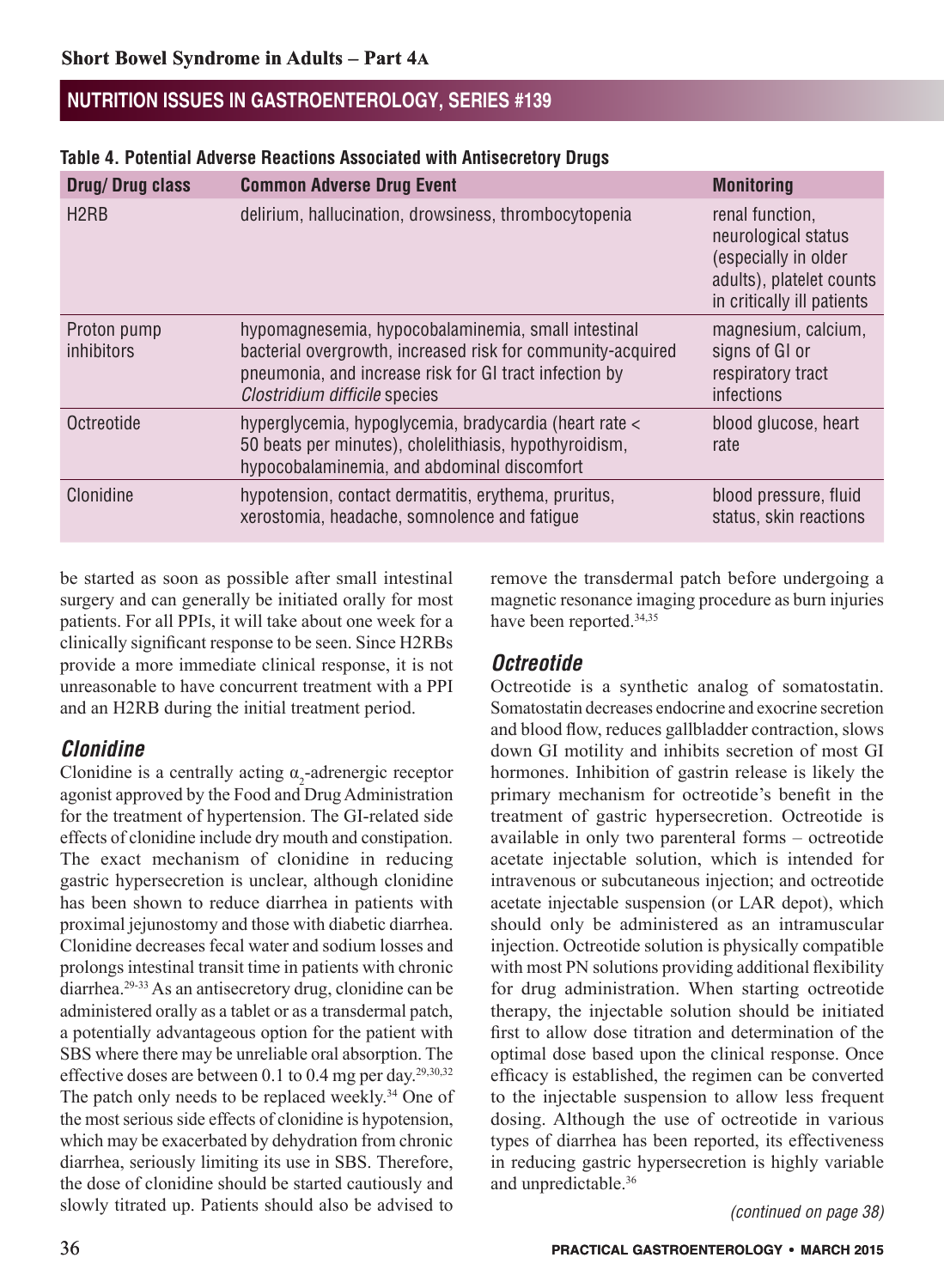#### *(continued from page 36*)

The typical starting dose for octreotide is 50 or 100 mcg subcutaneously TID. The dose can be titrated up every 3 to 4 days based upon clinical response; most patients will require a total daily dose between 200 to  $300$  mcg to attain a clinical response.<sup>37,38</sup> Octreotide is not the primary therapeutic agent for acute control of GI hypersecretion given its cost, subcutaneous administration, and since it generally takes 5 to 7 days to see a clinically significant response. Importantly, in SBS, since octreotide inhibits the release and function of most GI hormones, it can negatively affect intestinal adaptation. See Table 3 for a summary of the antisecretory agents and Table 4 for potential adverse reactions.

## **Other Pharmacotherapies Sometimes Considered in the Treatment of SBS** *Bile Acid Binders*

Resection of  $> 100$  cm of terminal ileum affects the reabsorption of bile acids into the enterohepatic circulation, hence, reducing bile acid production. Since 95% of bile salts are recirculated, the reduced bile acid absorption eventually exceeds the ability of the liver to synthesize adequate replacement. This decreased bile acid pool results in impaired micelle formation and fat digestion, and manifests clinically as steatorrhea and fat soluble vitamin deficiencies. As such, the use of bile acid sequestrants may actually worsen steatorrhea and fat-soluble vitamin losses in the SBS patient and should generally be avoided, or at most reserved for those with a colon who fail other front line agents.<sup>39</sup> The entry of bile acids into the colon also enhances water secretion and accelerated colonic motility (due to the caustic nature of bile salts on colonic mucosa), affecting the colonocytes ability to reabsorb salt and water. Although an attempt to improve the depleted bile acid pool using bile acid supplements would seem worthwhile in order to improve fat maldigestion, there are no suitable bile acids readily available that will not also aggravate stool losses. See Table 5 for the doses and monitoring parameters of different bile acid sequestrants.

## *Pancreatic Enzymes*

SBS patients with extensive proximal small bowel resections may lose sites of secretin and cholecystokininpancreozymin synthesis and develop decreased pancreatic and biliary secretions;<sup>40</sup> fortunately, most SBS

|  | Table 5. Commercially Available Bile Acid Sequestrants |
|--|--------------------------------------------------------|
|--|--------------------------------------------------------|

| <b>Bile Acid Binder</b>                                                | <b>Dose</b>                                                   | <b>Comments</b>                                                                                                                                                                                                                                            |
|------------------------------------------------------------------------|---------------------------------------------------------------|------------------------------------------------------------------------------------------------------------------------------------------------------------------------------------------------------------------------------------------------------------|
| <b>Powder</b>                                                          |                                                               |                                                                                                                                                                                                                                                            |
| <b>Cholestyramine</b><br>Questran <sup>®</sup> , Questran <sup>®</sup> | 4 grams mixed<br>in water or<br>other fluids<br>1-6 times/day | • NOT for use in patients with end jejunostomy or ileostomy<br>(i.e. those without a colon).                                                                                                                                                               |
| Light, Prevalite $\mathcal{D}$ ,<br>LoCHOLEST <sup>®</sup> ,           |                                                               | • Best used in those with <100 cm ileum resected (or if quality<br>of ileum is in question).                                                                                                                                                               |
| LoCHOLEST <sup>®</sup> Light                                           |                                                               | • May be most beneficial when used with first meal of the day<br>and at night.                                                                                                                                                                             |
| <b>Colestipol</b><br>Colestid <sup>®</sup>                             |                                                               | • Bile acid resins can bind Imodium and some nonsteroidal<br>anti-inflammatory agents reducing their activity.                                                                                                                                             |
|                                                                        | 5-gram packet<br>1-6 times/day                                | • May worsen steatorrhea/fat-soluble vitamin deficiencies<br>if >100 cm ileum resected due to an aggravation of existing<br>bile acid deficiency.                                                                                                          |
|                                                                        |                                                               | • Poor taste/grittiness may affect adherence.                                                                                                                                                                                                              |
|                                                                        |                                                               | • May interfere with the absorption of some medications<br>(warfarin, diuretics, thyroid hormone, beta-blockers, digoxin)<br>and fat-soluble vitamins; medications should be taken 1-hour<br>before or 4-hours after bile acid sequestrant administration. |
| <b>Tablet/Suspension</b>                                               |                                                               |                                                                                                                                                                                                                                                            |
| <b>Colesevelam</b><br>WelChol®                                         | 1.25-3.75<br>g/day                                            | • Does not decrease the absorption of co-administered<br>medications                                                                                                                                                                                       |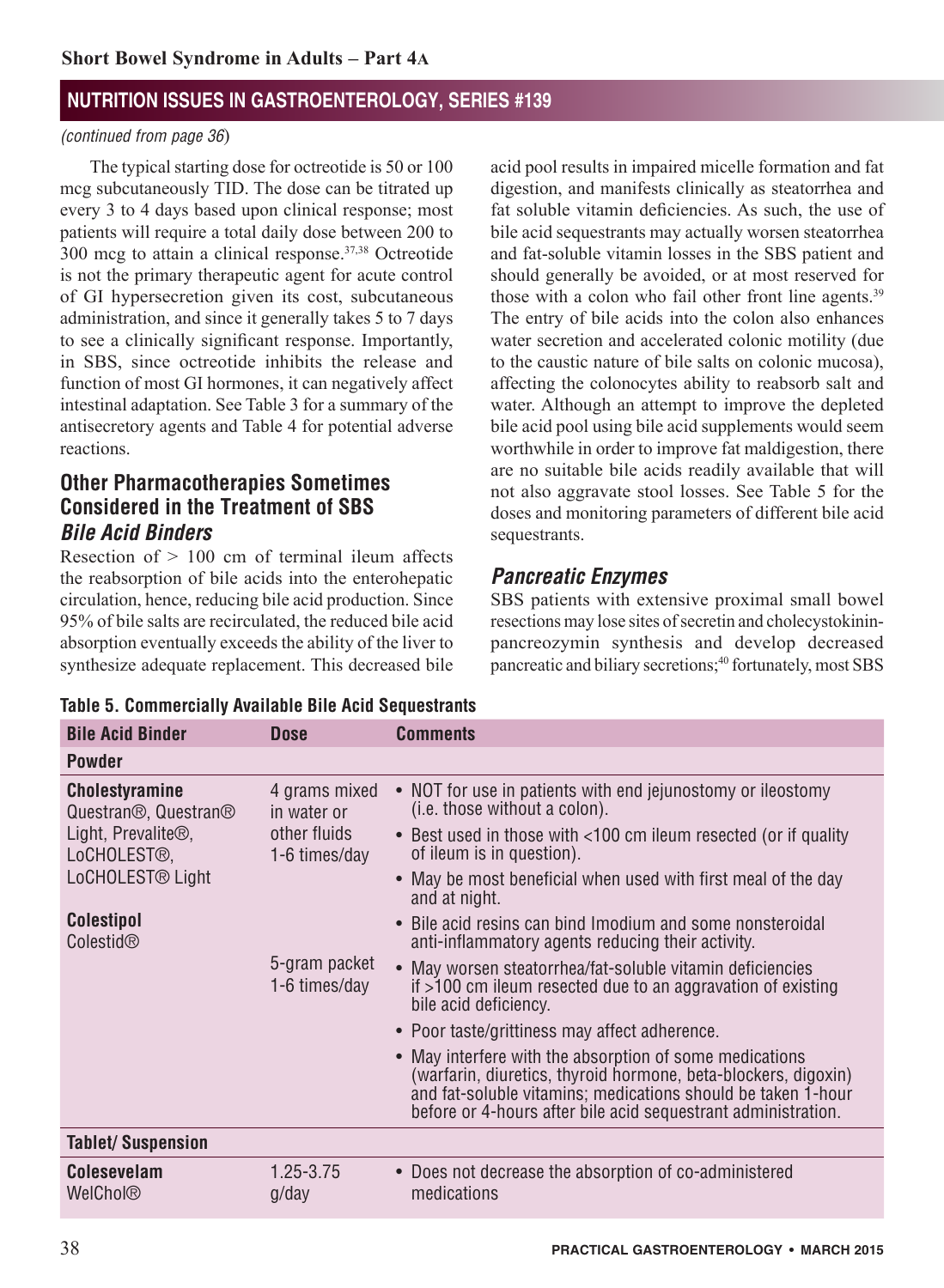patients have extensive distal small bowel resections and demonstrate normal pancreatic enzyme and bilirubin secretion. Pancreatic function is reduced in patients on PN only when there is no concomitant enteral/oral diet and, potentially, during the hypersecretory period if no antisecretory medications are being used. Although there may be concern about a mismatch of the timing of the mixing of ingested nutrients with pancreatic enzymes due to the alterations in anatomy and small bowel transit, evidence supporting the usefulness of pancreatic enzyme supplementation in SBS is lacking (and they add yet even more to that "total pill count").

## *Antimicrobials*

Small intestinal bacterial overgrowth (SIBO) is common in SBS patients.41 The combination of bowel dilatation and altered transit frequently seen in SBS, together with medications commonly used in these patients (e.g., acid suppressants and antimotility agents) is thought to facilitate the development of SIBO. Excess bacteria in the small bowel can:

- Induce inflammatory and atrophic changes in the gut impairing absorption
- Deconjugate bile acids resulting in fat maldigestion
- Consume vitamin B12 leading to deficiency
- Cause a number of gas-related symptoms
- Aggravate diarrhea leading to a reduction in oral intake

## **Table 6. Examples of Antibiotic Options to Treat SBBO**

A number of limitations of the tests used to diagnose SIBO (i.e., small bowel aspirate with quantitative bacterial culture and hydrogen breath testing most commonly used), make securing the diagnosis of SIBO in SBS challenging. Because of the test limitations and the increased risk of SIBO in this patient population, empiric treatment is often provided. Antimicrobial treatment is generally prescribed; a variety of oral broadspectrum antibiotics can be used (Table 6) with success being judged on improvement in symptoms, reduction in stool output and/or weight gain. The continuous use of low-dose antibiotics in SBS may be necessary in some patients. To reduce the risk of antibiotic resistance, periodic rotation of 3 or 4 antibiotics is advised.

## *Probiotics*

While high-quality evidence supporting the use of prebiotic, probiotic and synbiotic agents in SIBO is lacking in adults, there is emerging evidence from both preclinical studies and reports in the pediatric SBS population of their benefit.<sup>42</sup> It is also important to remember that probiotics are regulated as dietary supplements in the U.S. and therefore product purity and safety cannot be guaranteed. Until clear evidence is available, probiotic use cannot be recommended at this time.

#### *Glutamine*

Glutamine, a 'conditionally essential' amino acid, is a primary energy source for the enterocyte. Its use in SBS was popularized by a series of retrospective, open-label studies and a prospective randomized,

| <b>Agent</b>                  | $Dose = 7-14$ days                      |
|-------------------------------|-----------------------------------------|
| Amoxicillin-clavulanate       | 500 mg PO 2-3 times/day                 |
| Cephalexin                    | 250 mg PO 2 times/day                   |
| Ciprofloxacin                 | 500 mg PO 2 times/day                   |
| Doxycycline                   | 100 mg PO 2 times/day                   |
| Metronidazole                 | 250 mg PO 3 times/day                   |
| Neomycin                      | 500 mg PO 2 times/day                   |
| Norfloxacin                   | 400 mg PO 2 times/day                   |
| Rifaximin                     | 550 mg PO 2-3 times/day                 |
| Tetracycline                  | 250-500mg PO 4 times/day                |
| Trimethoprim-sulfamethoxazole | 1 double-strength tablet PO 2 times/day |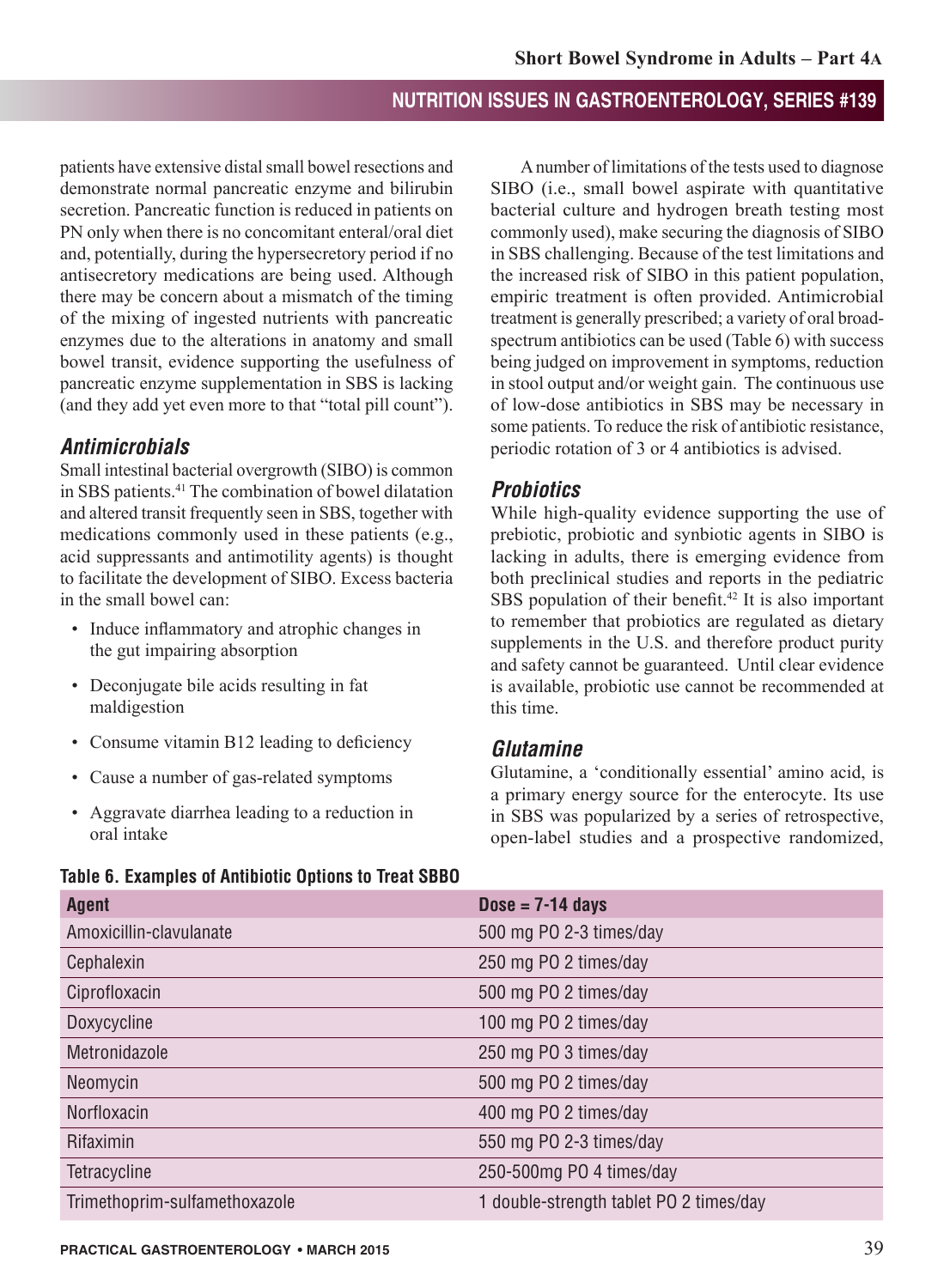controlled clinical trial when used in combination with human growth hormone and an optimized diet.<sup>43,44</sup> Nevertheless, when glutamine alone was added to an ORS provided to adult SBS patients with an endjejunostomy, no benefit was seen in terms of fluid or sodium absorption.<sup>45</sup> Furthermore, in a randomized, controlled, crossover study involving eight adult SBS patients, glutamine resulted in no difference in small bowel morphology, transit time, D-xylose absorption or stool output.46

#### **SUMMARY**

Treatment of short bowel syndrome requires aggressive use of several different pharmacological agents. To maximize their efficacy, it is important for clinicians to give thought to the site of absorption, formulation, frequency, timing of each drug and individual patient's response to therapy. Setting and monitoring endpoints for each intervention (i.e., how long you will give each intervention time to achieve efficacy or not), is crucial in the care of the SBS population. In addition, cost considerations and availability to the patient depending on where they obtain their medications are important in order to improve medication adherence. Finally, remember that there are only 24 hours in a day, one-third or more of which is spent sleeping. It is important to periodically do a "Total Pill Count," as not only do the prescription medications, over-the counter medications, and vitamin/mineral supplements add up (and can be quite overwhelming), the osmotic contributions of these agents, as well as the sheer volume of fluid needed to take them, can contribute to yet even more stool or ostomy output.

#### **References**

- 1. Broadbent AM, Heaney A, Weyman K. A review of short bowel syndrome and palliation: a case report and medication guideline. J Palliat Med 2006;9(6):1481-1491.
- 2. Ward N. The Impact of Intestinal Failure on Oral Drug Absorption: A Review. J Gastrointest Surg 2010;14(6):1045- 1051.
- 3. Drozdzik M, Gröer C, Penski J, et al. Protein Abundance of Clinically Relevant Multidrug Transporters along the Entire Length of the Human Intestine. Mol Pharm. 2014 Sep 11. [Epub ahead of print]
- 4. Becker D, Zhang J, Heimbach T, et al. Novel Orally Swallowable IntelliCap(®) Device to Quantify Regional Drug Absorption in Human GI Tract Using Diltiazem as Model Drug. AAPS PharmSciTech. 2014 Jul 15. [Epub ahead of print]
- 5. Sjöberg Å, Lutz M, Tannergren C, et al. Comprehensive study on regional human intestinal permeability and prediction of fraction absorbed of drugs using the Ussing chamber technique. Eur J Pharm Sci. 2013;48(1-

2):166-80.

- 6. Grinstead WC, Pak CY, Krejs GJ. Effect of 1,25-dihydroxyvitamin D3 on calcium absorption in the colon of healthy humans. Am J Physiol. 1984;247(2 Pt1):G189-92.
- 7. Mudie DM, Amidon GL, Amidon GE. Physiological parameters for oral delivery and in vitro testing. Mol Pharm. 2010;7(5):1388-405.
- 8. Ummadi S, Shravani B, Rao GNR, et al. Overview on controlled release dosage form. Int J Pharma Sci 2013;3(4):258-69.
- 9. Tran PH, Tran TT, Park JB, et al. Controlled release systems containing solid dispersions: strategies and mechanisms. Pharm Res. 2011;28(10):2353-78.
- 10. Severijnen R, Bayat N, Bakker H, et al. Enteral drug absorption in patients with short small bowel: a review. Clin Pharmacokinet.2004;43(14):951-62.
- 11. Beumer JH, Natale JJ, Lagattuta TF, et al. Disposition of imatinib and its metabolite CGP74588 in a patient with chronic myelogenous leukemia and short-bowel syndrome. Pharmacotherapy 2006;26(7):903-7.
- 12. Ueno T, Tanaka A, Hamanaka Y, et al. Serum drug concentrations after oral administration of paracetamol to patients with surgical resection of the gastrointestinal tract. Br J Clin Pharmacol 1995;39:330-2.
- 13. Broyles JE, Brown RO, Self TH, et al. Nortriptyline absorption in short bowel syndrome. JPEN J Parenter Enteral Nutr. 1990;14(3):326-7.
- 14. Buxton B. Small bowel resection and gastric acid hypersecretion. Gut. 1974;15(3):229-38.
- 15. Williams NS, Evans P, King RFGJ. Gastric acid secretion and gastrin production in the short bowel syndrome. Gut 1985;26:914-9192.
- 16. Thompson JS. Reoperation in patients with short bowel syndrome. Am J Surg 1992;164:453-7.
- 17. Thompson JS. Edgar J. Poth Memorial Lecture. Surgical aspects of the short-bowel syndrome. Am J Surg. 1995 Dec;170(6):532-6.
- 18. Ohsawa T, Hirata W, Higichi S. Effects of three H2-receptor antagonists (cimetidine, famotidine, ranitidine) on serum gastrin level. Int J Clin Pharmacol Res. 2002;22(2):29-35.
- 19. Gardner JD, Ciociola AA, Robinson M, et al. Determination of the time of onset of action of ranitidine and famotidine on intra-gastric acidity. Aliment Pharmacol Ther. 2002;16(7):1317-26.
- 20. Pipkin GA, Mills JG. Onset of action of antisecretory drugs: beneficial effects of a rapid increase in intragastric pH in acid reflux disease. Scand J Gastroenterol Suppl. 1999;230:3-8.
- 21. Hatlebakk JG, Katz PO, Camacho-Lobato L, et al. Proton pump inhibitors: better acid suppression when taken before a meal than without a meal. Aliment Pharmacol Ther. 2000;14(10):1267-72
- 22. DeVault KR, Talley NJ. Insights into the future of gastric acid suppression. Nat Rev Gastroenterol Hepatol. 2009;6(9):524-32.
- 23. Horn J. The proton-pump inhibitors: similarities and differences. Clin Ther. 2000;22(3):266-80.
- 24. Stedman CA, Barclay ML. Review article: comparison of the pharmacokinetics, acid suppression and efficacy of proton pump inhibitors. Aliment Pharmacol Ther. 2000;14:963-78.

*(continued on page 42)*